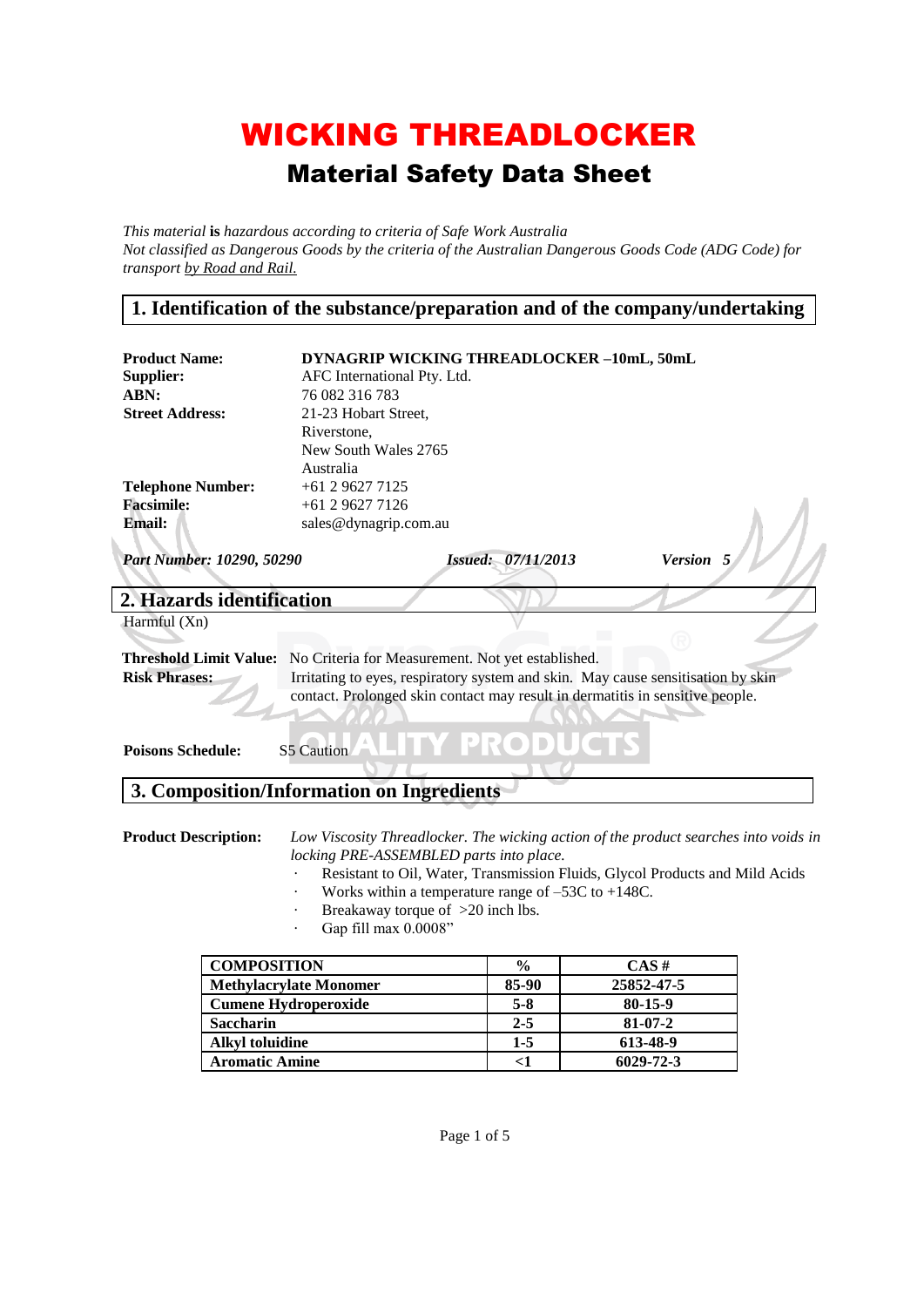*Product Name: DynaGrip Wicking Threadlocker*

*Part Number: 10290, 50290 Issued: 07/11/2013 Version 5*

#### **4. First-aid measures**

For advice, contact a Poisons Information Centre (Phone eg. Australia 131 126; New Zealand 0 800 764766) or a doctor.

| Skin:               | Wash with soap and water.                                                           |
|---------------------|-------------------------------------------------------------------------------------|
| <b>Inhalation:</b>  | Remove victim to fresh air.                                                         |
| <b>Eve Contact:</b> | Flush with warm water for 15 minutes.                                               |
| <b>Ingestion:</b>   | If swallowed, do NOT induce vomiting. Give a glass of water. Seek immediate medical |
|                     | assistance.                                                                         |

#### **5. Fire-fighting measures**

**Flash Point: >100C**

**Specific Hazards:** On burning will emit irritating organic vapours **Fire-fighting advice:** Use self contained breathing apparatus Suit**able Extinguishing Media:** Carbon dioxide, dry chemical, water.

#### **6. Accidental release measures**

SMALL SPILLS: Use cautious judgement when cleaning spills. Soak up with an inert absorbent. Sweep up or scrape up and dispose as dry waste. Wear protective equipment to prevent skin and eye contact.

LARGE SPILLS: Avoid accidents, clean up immediately. Wear protective equipment to prevent skin and eye contact and breathing in vapours. Soak up with an inert material such as clay or sand. Sweep or scrape up and dispose as dry waste. Collect and seal in properly labelled containers or drums for disposal.

This material is a Scheduled Poison S5 and must be stored, maintained and used in accordance with the relevant regulations.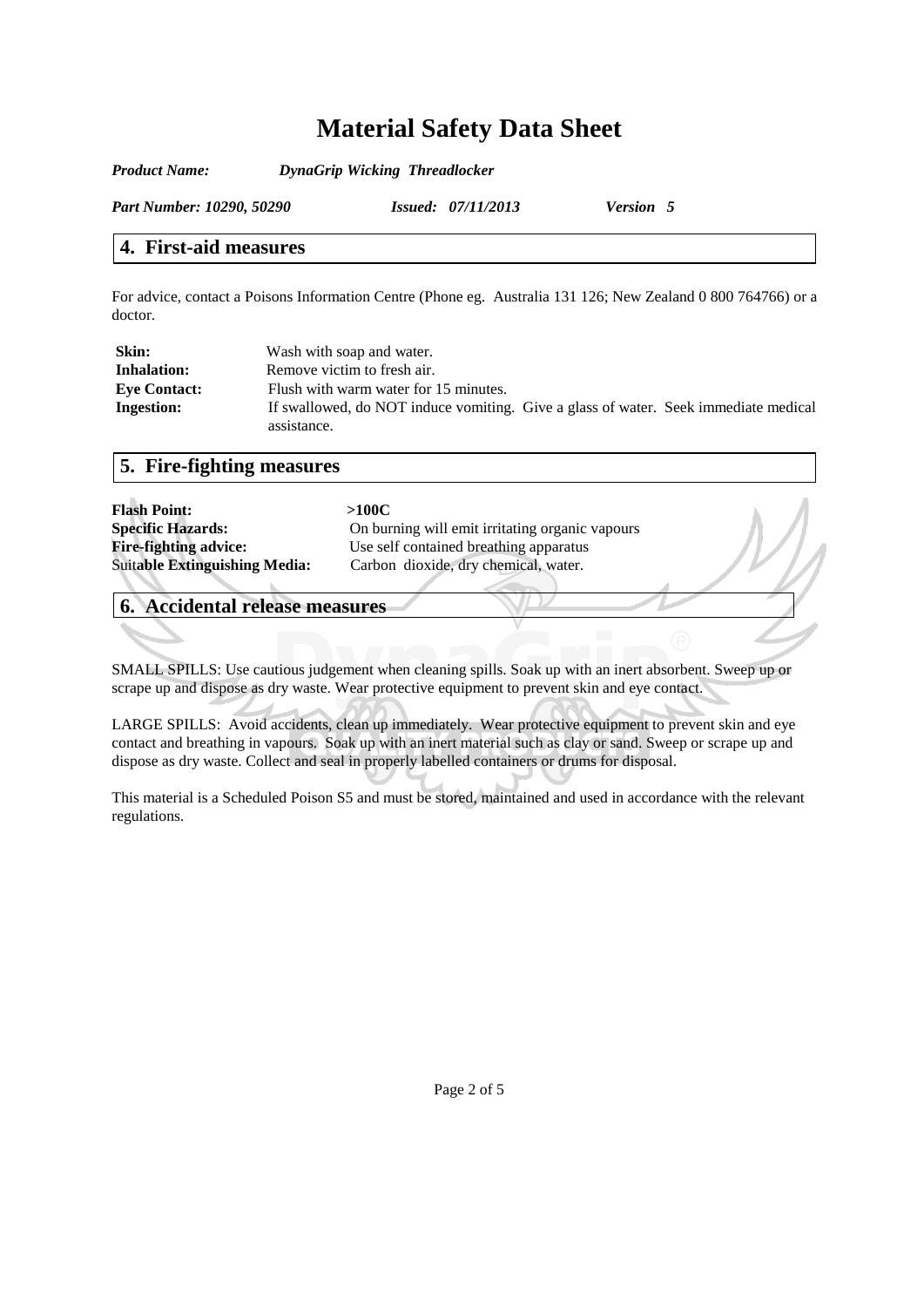*Product Name: DynaGrip Wicking Threadlocker Part Number: 10290, 50290 Issued: 07/11/2013 Version 5* **7. Handling and storage Handling advice:** Avoid skin and eye contact. **Storage advice:** Store in cool place and out of direct sunlight. Store away from foodstuffs. Keep containers closed when not in use - check regularly for leaks. This material is a Scheduled Poison S5 and must be stored, maintained and used in accordance with the relevant regulations. **8. Exposure controls/personal protection Engineering Control Measures:** Use in well ventilated areas. Keep containers closed when not in use. **Personal Protective Equipment: Respiratory Protection:** None needed for normal use. In enclosed spaces wear organic vapour

| <b>Respiratory Protection:</b> | None needed for normal use. In enclosed spaces wear organic vapour           |
|--------------------------------|------------------------------------------------------------------------------|
|                                | respirator meeting the requirements of AS/NZS 1715 and AS/NZS 1716.          |
|                                |                                                                              |
|                                |                                                                              |
| <b>Ventilation:</b>            | Use only with adequate ventilation. Local exhaust is recommended.            |
|                                | Mechanical exhaust should be use for confined spaces.                        |
|                                |                                                                              |
|                                |                                                                              |
| <b>Protective Gloves:</b>      | Chemical resistant gloves such as Polyethylene or rubber. Barrier creams are |
|                                | recommended.                                                                 |
|                                |                                                                              |
|                                |                                                                              |
| <b>Eye Protection:</b>         | Approved safety glasses or goggles with side shields                         |
|                                |                                                                              |
|                                |                                                                              |
| <b>Protective Clothing:</b>    | Coveralls.                                                                   |

### **9. Physical and chemical properties**

| <b>Physical state:</b>                  | Green clear liquid |
|-----------------------------------------|--------------------|
| Odour:                                  | Mild organic odour |
| <b>Specific Gravity:</b>                | >1.00              |
| <b>Relative Vapour Density (air=1):</b> | Heavier than Air   |
| Vapour Pressure (26C):                  | $<$ 5 (mmHg)       |
| <b>Flash Point (oC):</b>                | >100C              |
| % Non Volatile                          | 97                 |
| Solubility in water (g/L):              | Slight             |
| <b>Boiling Point/Range (oC):</b>        | >200C(392F)        |
| <b>Evaporation Rate:</b>                | Low                |
|                                         |                    |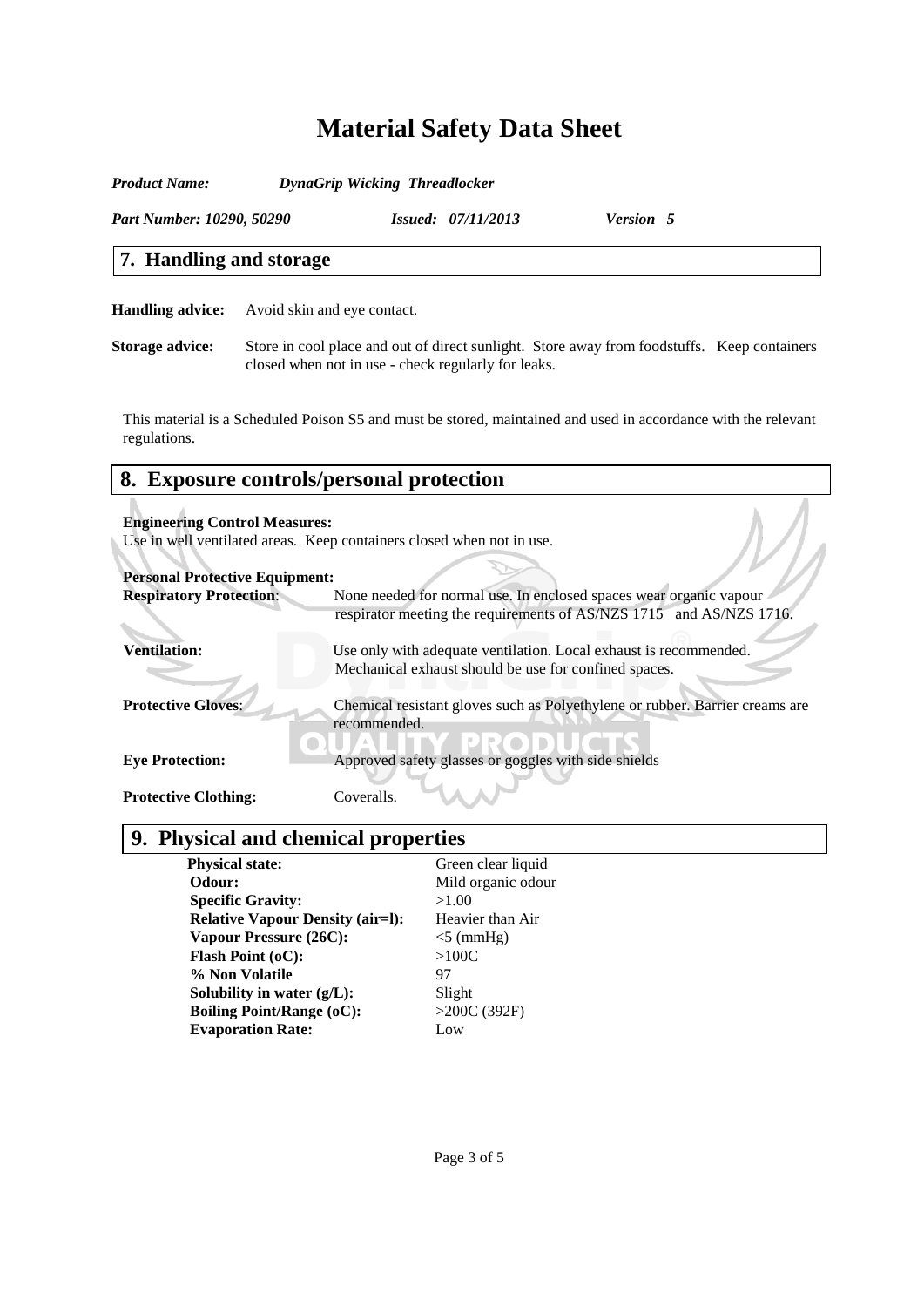*Product Name: DynaGrip Wicking Threadlocker*

*Part Number: 10290, 50290 Issued: 07/11/2013 Version 5*

## **10. Stability and reactivity**

 **Stable under normal conditions**

| <b>Hazardous Decomposition Products:</b> | None.                         |
|------------------------------------------|-------------------------------|
| <b>Hazardous Polymerisation:</b>         | May occur                     |
| Conditions to avoid:                     | Temperatures in excess of 65C |

### 11. **Toxicological information**

No adverse health effects expected if the product is handled in accordance with this Safety Data Sheet and the product label. Symptoms or effects that may arise if the product is mishandled and overexposure occurs are:

| <b>Ingestion:</b>    | Swallowing can result in nausea and gastrointestinal irritation.                               |
|----------------------|------------------------------------------------------------------------------------------------|
| <b>Eye contact:</b>  | An eye irritant.                                                                               |
| <b>Skin contact:</b> | A skin sensitiser. Repeated or prolonged skin contact may lead to allergic contact dermatitis. |
| <b>Inhalation:</b>   | Material may be irritant to the mucous membranes of the respiratory tract (airways). Asthma    |
|                      | like systems may develop.                                                                      |

#### **Long Term Effects:**

No information available for the product.

#### **Toxicological Data:**

No LD50 data available for the product.

## **12. Ecological information**

Avoid contaminating waterways. May be toxic to some fauna.

## **13. Disposal considerations**

 Landfill incinerate in accordance with EPA and local Regulations Refer to Waste Management Authority. Dispose of material through a licensed waste contractor.

## **14. Transport information**

#### **Road and Rail Transport**

Not classified as Dangerous Goods by the criteria of the Australian Dangerous Goods Code (ADG Code) for transport by Road and Rail.

#### **Marine Transport**

Not classified as Dangerous Goods by the criteria of the International Maritime Dangerous Goods Code (IMDG Code) for transport by sea.

#### **Air Transport**

Not classified as Dangerous Goods by the criteria of the International Air Transport Association (IATA) Dangerous Goods Regulations for transport by air.